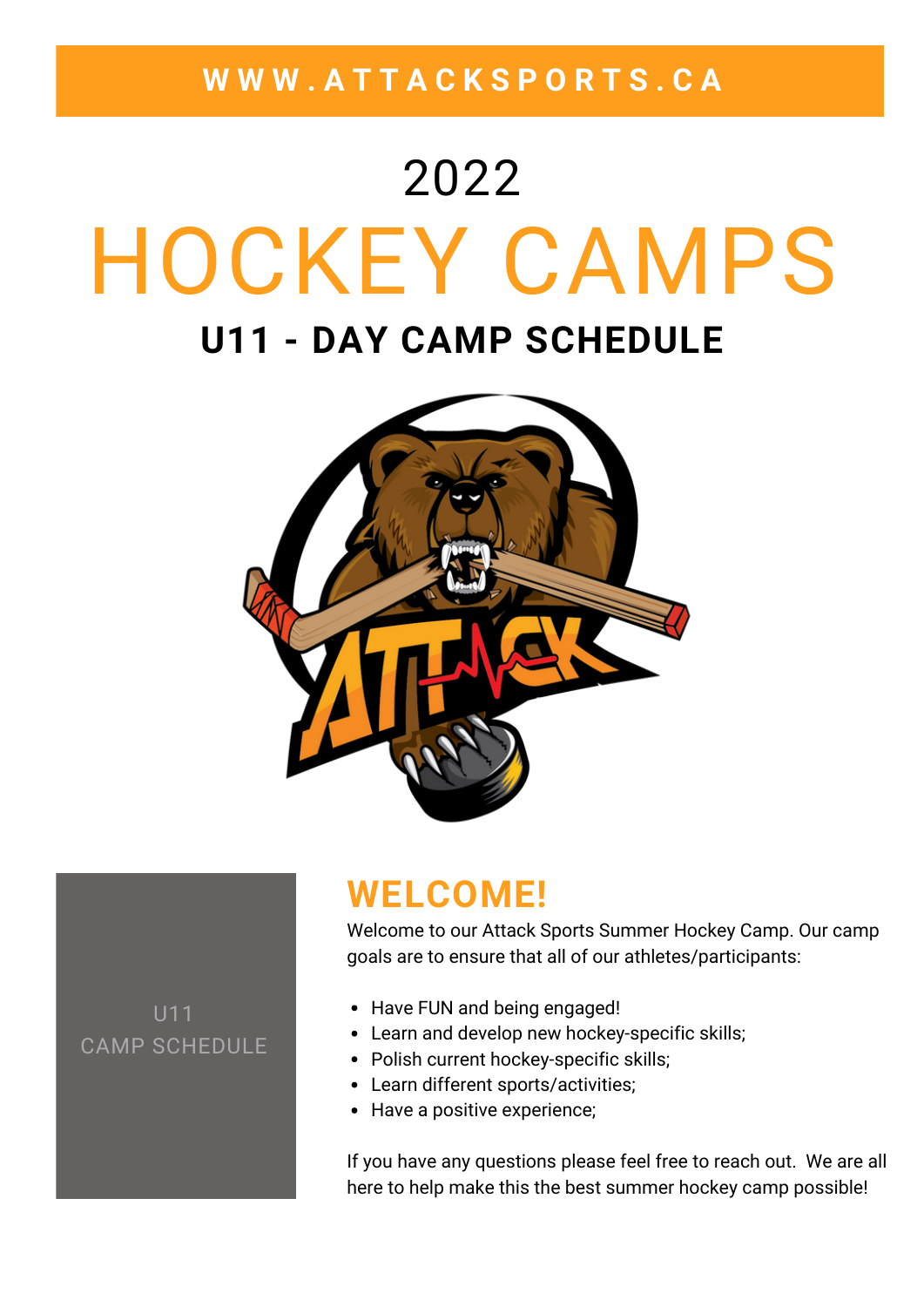### FEELING SICK

If your athlete is feeling sick or have the onset of *ANY* symptoms including fever, sore throat, cough, or runny nose, please let our camp director know immediately.

We ask that your athlete *DOES NOT* participate in the day's activities if your athlete has any symptoms of any kind OR (or those who reside with you) are exhibiting symptoms.

### ATTACK MERCHANDISE

- Camp Hoodie  $0<sup>50</sup>$
- Camp TShirt  $0<sup>520</sup>$
- Attack Skate Guards  $0<sup>515</sup>$
- Skate Sharpening  $0 S7.50$
- **Private Skating Treadmill**  $0<sup>545</sup>$
- Private Shooting Session  $0.545$



# **U11 WEEK SCHEDULE**

Outlined below is the weekly day to day schedule for our U11 summer hockey camps. The camp director and Attack Sports staff/instructors will be available to assist all athletes with the daily activities.

#### **MONDAY TO THURSDAY SCHEDULE**

- 8:45 to 9:00am ATHLETE ARRIVAL Drop off bag in dressing room 9:00 to 9:45am SHOOTING SESSION 9:45 to 10:15am SNACK / READY FOR ICE 30 min to get ready for ice session o Snack while getting ready • 10:15 to 11:15am 1st ICE SESSION Powerskating  $\circ$  Skating with the Puck • 11:15 to 12:00pm LUNCH 30 min to get dressed/ready for other activities 15 min for lunch • 12:00 to 1:00pm DRYLAND TRAINING • 1:00 to 1:30pm STICKHANDLING SESSION 1:30 to 2:00pm SNACK / READY FOR ICE 30 min to get ready for ice other activities o Snack while getting ready 2:00 to 3:00pm 2nd ICE SESSION Skill stations Hockey concepts / SAGs • 3:00 to 3:15pm SNACK / READY FOR MS 15 min to get ready for ice other activities 3:15 to 4:15pm MULTI-SPORT SESSION 15 min skill session 45 min game(s)
	- *PLEASE NOTE: Day-to-day schedule may change throughout the week depending upon weather.*

4:15 to 4:30pm ATHLETE PICK-UP